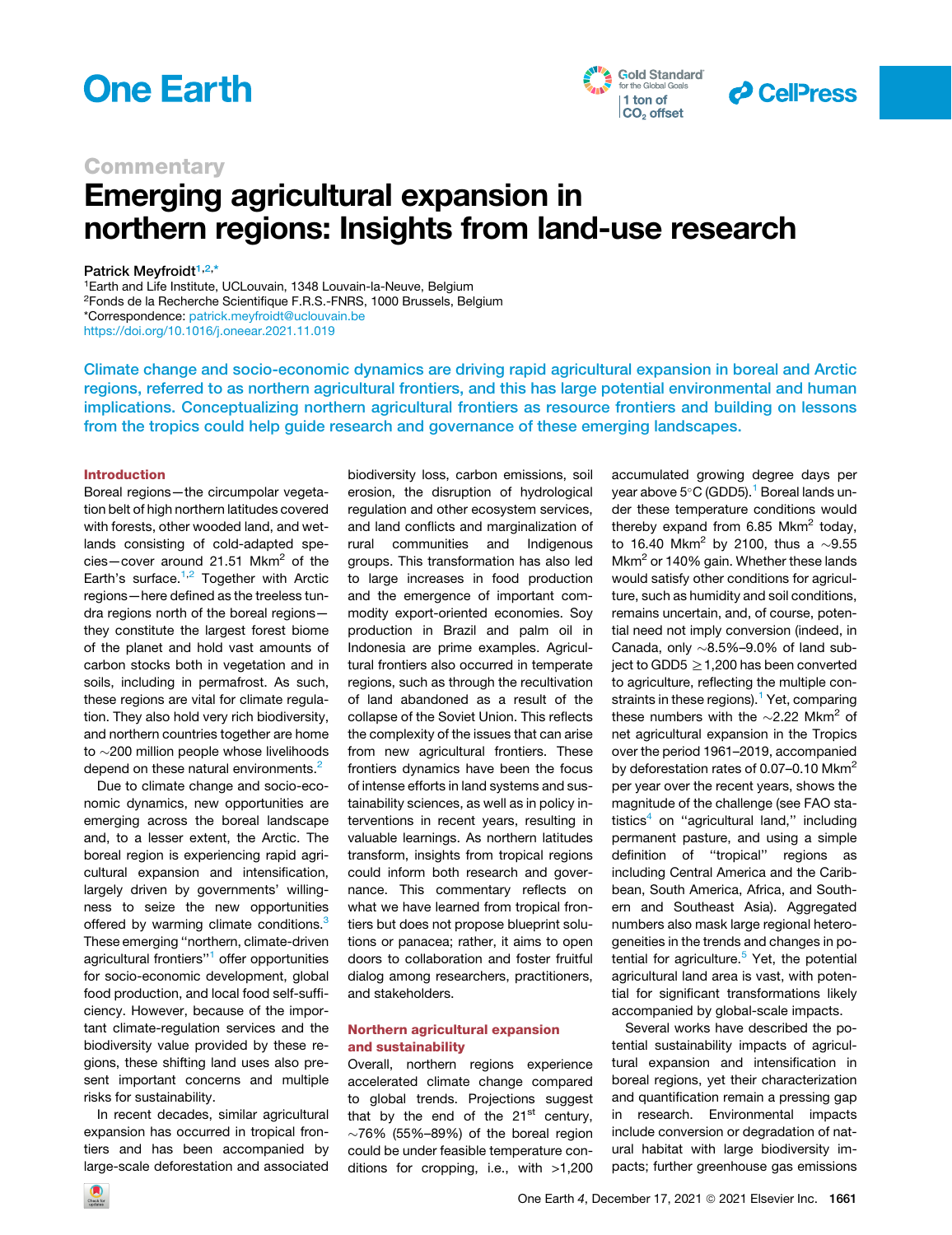

from vegetation clearing but also mainly from soil carbon, with accelerated mineralization of organic carbon especially in peat soils; soil erosion and nutrient leaching; and water pollution.<sup>[2](#page-3-1),[6](#page-3-5)</sup> Once triggered, these changes can cascade: melting permafrost, for example, can result in the release of nutrients that in turn modify the vegetation composition.[7](#page-3-6) Socio-economic impacts include changes in food systems, livelihoods, employment, Indigenous land claims, and migration, with both winners and losers.<sup>[2](#page-3-1)</sup> Northern ecosystems are especially fragile, with low self-recovery ca-pacity when disturbed.<sup>[3](#page-3-2)</sup> Northern frontiers are also embedded in geopolitical tensions; e.g., with potential contraction of food production in some low-latitude regions and increases in northern regions, power in agricultural markets will likely be redistributed.<sup>[8](#page-3-7)</sup> These dynamics, although here-above envisioned over a large timescale, are already underway in many regions.<sup>[3](#page-3-2)</sup>

Mitigating the negative impacts and fostering the desirable ones requires us to understand how and by whom the agricultural expansion frontier is happening, and who gains and loses from these changes. Research on frontiers in other regions can provide useful theoretical and empirical starting points on this.

### Northern agricultural frontiers as resource frontiers

Agricultural expansion frontiers have been conceptualized under the broader framing of "resource frontiers," i.e., places with an imbalance between abundant natural resources and a comparative lack of production factors (capital, labor) to exploit these resources, inducing a rapid expansion of resource use.<sup>[9](#page-3-8)</sup> Often, the resource is land suitable for a set of land uses, giving rise to ''land-use frontiers.'' ''Deforestation frontier'' is also a term frequently used to characterize places with rampant deforestation, generally overwhelmingly related to agriculture, but such agricultural expansion can also take place in other, non-forest ecosystems such as grasslands and savannas. In land-use frontiers, pathways of expansion and intensification are intrinsically linked, presenting not only tradeoffs but also potential synergies for interventions. For example, policies restricting landuse expansion can induce intensification

on already used lands, with potential positive or negative human consequences, possibly improving livelihoods of farmers or marginalizing them if intensification happens through large-scale agricultural investments.

Frontiers involve much more than land-use change. Frontiers have been described as a process of pushing back so-called ''wilderness'' to create a space for development by "taming the natural world,'' as well as spaces facing rapidly expanding forces and constituting places of opportunities for multiple actors.<sup>[10,](#page-3-9)[11](#page-3-10)</sup> The "resource" in these frontiers can be newly discovered, but it can also be "reinvented," i.e., being given a new value due to technological, institutional, socio-economic, environmental, or cul-tural changes.<sup>[12](#page-3-11)</sup> For example, soybean agricultural frontiers emerged when new soy varieties and cropping techniques allowed farmers to overcome soil and climatic constraints in drier and poorer soils of South America.<sup>[12](#page-3-11)</sup> Mineral resource frontiers can emerge in places where mineral resources gain sudden value, such as graphite or lithium resources in the context of renewable energy. This makes frontiers typical spaces of ''territorialization,'' i.e., spaces where institutional actors, including governments and corporations, turn places into ''territories'' that they can understand, monitor, regulate, and exploit by naming, surveying, mapping, and delineating land. Through these processes, frontiers are also places of interface and friction between different worlds, e.g., subsistence and capitalist economies, different cultures, socio-political systems, and mode of relations to nature.<sup>[13](#page-3-12)</sup>

Contemporary frontiers are increasingly driven by commodity production operated by large-scale, capitalized actors, giving rise to so-called ''corporate'' or "commodity" frontiers.<sup>[12](#page-3-11)</sup> Echoing this, agricultural expansion and intensification in northern frontiers appear to be driven by a diverse combination of actors, including public and private actors, with northern governments providing enabling conditions as they see opportunities to foster agricultural growth, as well as private, corporate actors, more than local populations, driving land-use change.<sup>[2](#page-3-1)</sup> Conceptualizing agricultural expansion in northern regions as a frontier process helps us understand who is operating

this expansion, why, and the typical ways in which it might occur.

### Insights from tropical and other land-use frontiers

With this background in mind, I here turn to five insights from recent research on resource, land use, and agricultural and deforestation frontiers in other regions of the world [\(Table 1](#page-2-0)). These insights concern generalized knowledge about land-use dynamics (insights 1 and 5), potentially transferrable knowledge from observing frontiers in other regions (insights 2, 3, and 5), methodological advances that could inspire research in northern regions (insights 2 and 4), and reflections on governance of these frontier processes (insights 1, 2, 3, and 5). This is not a comprehensive review—only a hint at the potential for cross-fertilization between research across distinct regions.

First, frontier dynamics take place in and reshape complex social-ecological systems, with multiple interactions between natural processes, socio-economic and cultural dynamics, technolo-gies, and governance systems.<sup>[9](#page-3-8)</sup> These interactions can lead to abrupt changes, structural transformations or "regime shifts,'' such as the emergence of rapid, large-scale agricultural expansion, or, conversely, structural shifts from deforestation dynamics to reforestation dynamics, known as ''forest transitions.'' These complex social-ecological dynamics mean that land-use change in one place often causes further indirect or spillover effects elsewhere. Seemingly rational interventions, such as intensifying agriculture or forestry in order to spare land for nature elsewhere, could trigger counteracting rebound effects by making agriculture more productive and thus incentivizing actors to expand to capture new markets, resulting in further agricultural or forestry expansion. Similarly, interventions to achieve an environmental goal in one place can lead to displacing pressure elsewhere, counteracting the initial intentions, i.e., leakage effects. Yet, contextual generalizations of typical chains of mechanisms causing certain land-use change sequences under a specified set of conditions can help us understand the possible pathways and how to influence them.<sup>9</sup>

Second, frontier dynamics cannot be fully understood by only investigating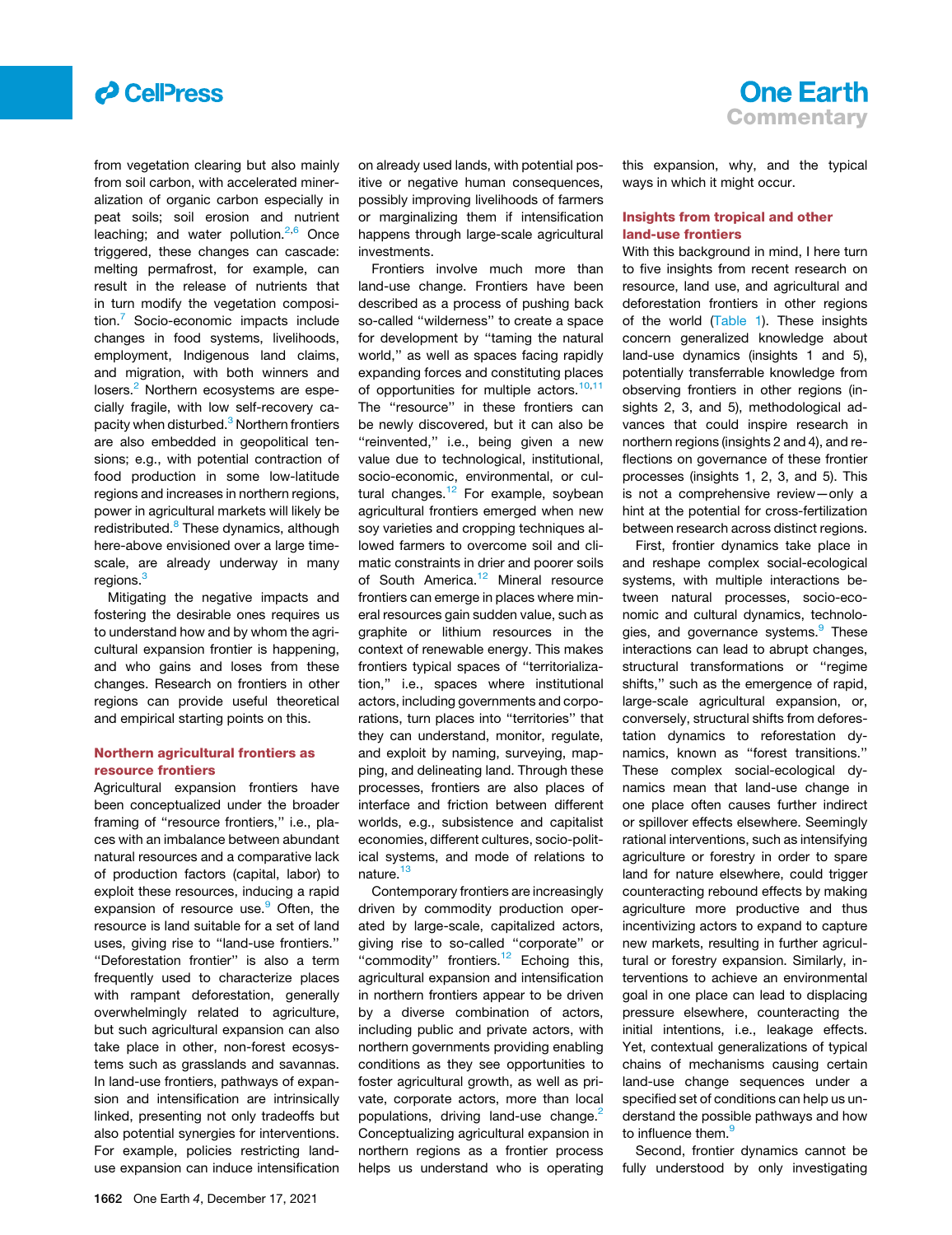## **One Earth Commentary**

### *d* CellPress

#### <span id="page-2-0"></span>Table 1. Five insights for understanding and governing northern land-use frontiers

| Insight | Challenge                                                                                                        | Proposition                                                                                                                                                                     | <b>Examples</b>                                                                                                                                                                                                                                                                                                                                                                                                                                                                                                                                                                                                                 |
|---------|------------------------------------------------------------------------------------------------------------------|---------------------------------------------------------------------------------------------------------------------------------------------------------------------------------|---------------------------------------------------------------------------------------------------------------------------------------------------------------------------------------------------------------------------------------------------------------------------------------------------------------------------------------------------------------------------------------------------------------------------------------------------------------------------------------------------------------------------------------------------------------------------------------------------------------------------------|
| 1       | frontiers are complex social-<br>ecological systems, with<br>interactions, feedbacks, and<br>non-linear dynamics | look for spillovers and build<br>adaptive governance, based<br>on causal understanding                                                                                          | policies to support agricultural intensification<br>can result in a rebound effect triggering further<br>expansion; policies to restrict agriculture in<br>certain areas can result in leakage to other areas                                                                                                                                                                                                                                                                                                                                                                                                                   |
| 2       | actors' agency can trigger<br>surprising, emerging frontiers                                                     | understand actors' decision-making<br>and goals to identify emergent<br>frontiers; frontiers are easier to<br>steer when they emerge rather<br>than when they are highly active | in Northern Mozambique, actors from previous<br>waves of agricultural investments have been<br>struggling and failing, but leave legacies that<br>could trigger sudden frontier emergence; <sup>11</sup><br>investors in Eastern and Southern African<br>frontiers have very varied logics and assets,<br>and understanding this can help adjusting<br>interventions to these heterogenous actors <sup>10</sup>                                                                                                                                                                                                                 |
| 3       | private, corporate actors and<br>complex supply chains challenge<br>traditional territorial public<br>governance | explore hybrid public-private,<br>territorial-supply chain governance                                                                                                           | governance interventions to stop cocoa-driven<br>deforestation in West African frontiers build on<br>public, private, and non-governmental<br>organizations (NGOs), as well as international<br>organizations implementing territorial and<br>supply-chain actions, including sustainability<br>standards and certification systems supported<br>by NGOs, public policies such as the nationally<br>developed and internationally supported<br>strategies for Reducing Emissions from<br>Deforestation and Degradation, and watchdog<br>and transparency initiatives from scientists,<br>NGOs, and civil society. <sup>14</sup> |
| 4       | theories of change and<br>interventions require causal<br>understanding                                          | use robust causal inference<br>methods to assess causal<br>effects and causal mechanisms<br>of interventions                                                                    | research using robust impact evaluation methods<br>typically show that protected areas are located in<br>areas with low pressure, so that a naive evaluation<br>of their impacts typically overestimates their<br>effectiveness in controlling land-use changes <sup>15</sup>                                                                                                                                                                                                                                                                                                                                                   |
| 5       | there's tradeoffs and<br>winners and losers                                                                      | acknowledge trade-offs and<br>embed local communities in<br>research and governance                                                                                             | across a large sample of case studies,<br>conservation interventions where Indigenous<br>peoples and local communities play a central<br>role, such as in community-based natural<br>resource management schemes and community<br>and Indigenous lands designation, have overall<br>more positive outcomes for both well-being and<br>conservation than do interventions controlled<br>by external organizations that supersede<br>customary institutions <sup>16</sup>                                                                                                                                                         |

land-use patterns. Frontiers typically involve actors aiming to seize opportunities and capture, sometimes create, land rent before others do, navigating between moving too early, when the conditions are not yet ripe, and moving too late, when competition has become too rife.<sup>[12](#page-3-11)</sup> Understanding and governing these frontiers thus requires an understanding of the heterogenous motivations, logistics, and decision-making processes of actors driving land-use changes—in particular, private actors such as investors and business managers who carry increasing weight in these contexts.<sup>10</sup> Before a large-scale, rapidly expanding frontier emerges, previous waves

of pioneers might have attempted to develop commercial agriculture in such places and failed. These waves might be hard to notice because they might not have led to visible outcomes, but they still might leave very important material and human legacies that explain and shape sudden, apparently "surprising," frontier emergence and thus provide important early-warning signals.<sup>[11](#page-3-10)</sup> Understanding these dynamics requires on-the-ground, mixed methods research.

Third, with growing interconnections between distant places and a prominent role played by private, corporate actors in shaping frontiers dynamics, multiple approaches have emerged to leverage the potential of supply chains to foster more sustainable land-use practices. This includes, for example, eco-certification systems, multi-stakeholders initiatives such as roundtables, and voluntary codes of conducts or commitments from corporate actors that produce, trade, process, and retail commodities.<sup>[17](#page-3-13)</sup> Increasingly, the governance of land-use dynamics in these frontiers builds on hybrid schemes involving combinations of territorial interventions including spatial and land-use planning, where public actors typically play a key role,  $18$  and supply-chain interventions. For example, to halt deforestation associated with cocoa expansion frontiers in West Africa,